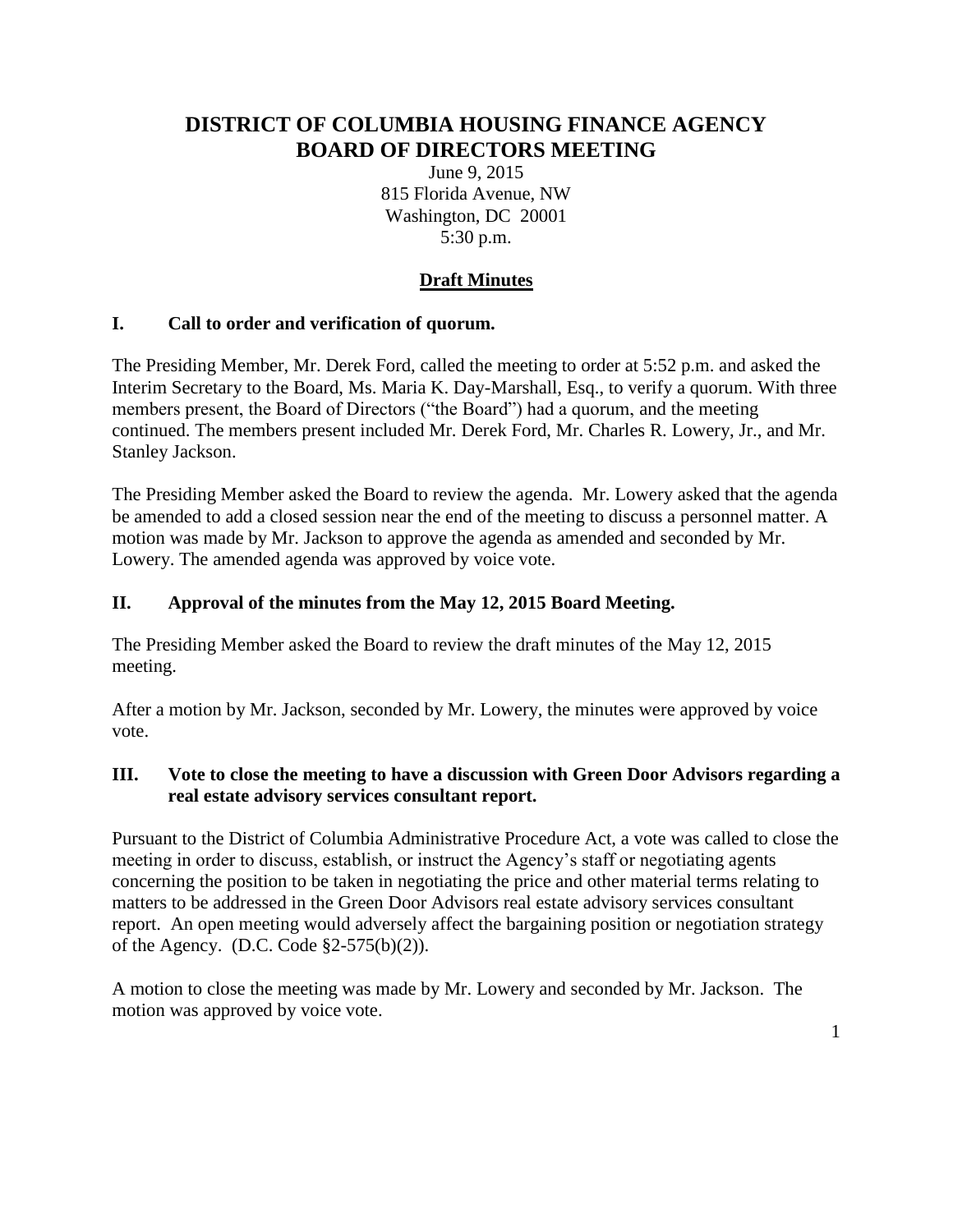#### **IV. The meeting re-opened at 6:47 p.m.**

#### **V. Interim Executive Director's Report.**

- There will be a groundbreaking at Edgewood Commons on June 17, 2015.
- DC Open Doors has reached more than \$100 million in closed loans. An event is being planned to commemorate the accomplishment.
- Several additional DCHFA-financed projects have received awards: Affordable Housing Conference of Montgomery County (SOME Scattered Site), HAND (Bass Circle), and Affordable Housing Tax Credit Coalition (House of Lebanon).
- The Hine Junior High School project closed, which was the tenth multifamily project to close this fiscal year.
- The tax lien extinguishment extension of the Hardest Hit Fund program will be launched in July.
- The Deanwood McKinney Act Loan closed.

Mr. Ford asked about the status of Parkway Overlook. Ms. Day-Marshall replied that the District of Columbia Housing Authority submitted its development plan to the Agency, but she was unsure as to the exact status of the financing on the permanent loan. Ms. Makle added that there is a new sign cover in front of the building. Mr. Ford also asked for any updates from the National Council of State Housing Agencies (NCSHA) conference in Los Angeles that staff attended. Ms. Day-Marshall described the Freddie Mac single family product that has been introduced and said that Agency staff will research whether or not it will be a product that the Agency offers. Ms. Day-Marshall also described the Fannie Mae small building small sponsor product that is being developed. For the most part, the Agency is ahead of the game with respect to product offerings compared to other HFAs in the country.

#### **VI. Human Resources Report.**

Ms. Heather Hart, Human Resources Officer, provided an update. Currently the Agency has hired 33 full time employees, one full-time contract employee, one part-time employee and three temporary employees. Offers have been sent to fill two current vacancies: a development officer and a compliance coordinator. Ethics training for all staff has been completed. The Agency has implemented a pilot telework program. An internship program policy has been drafted and is